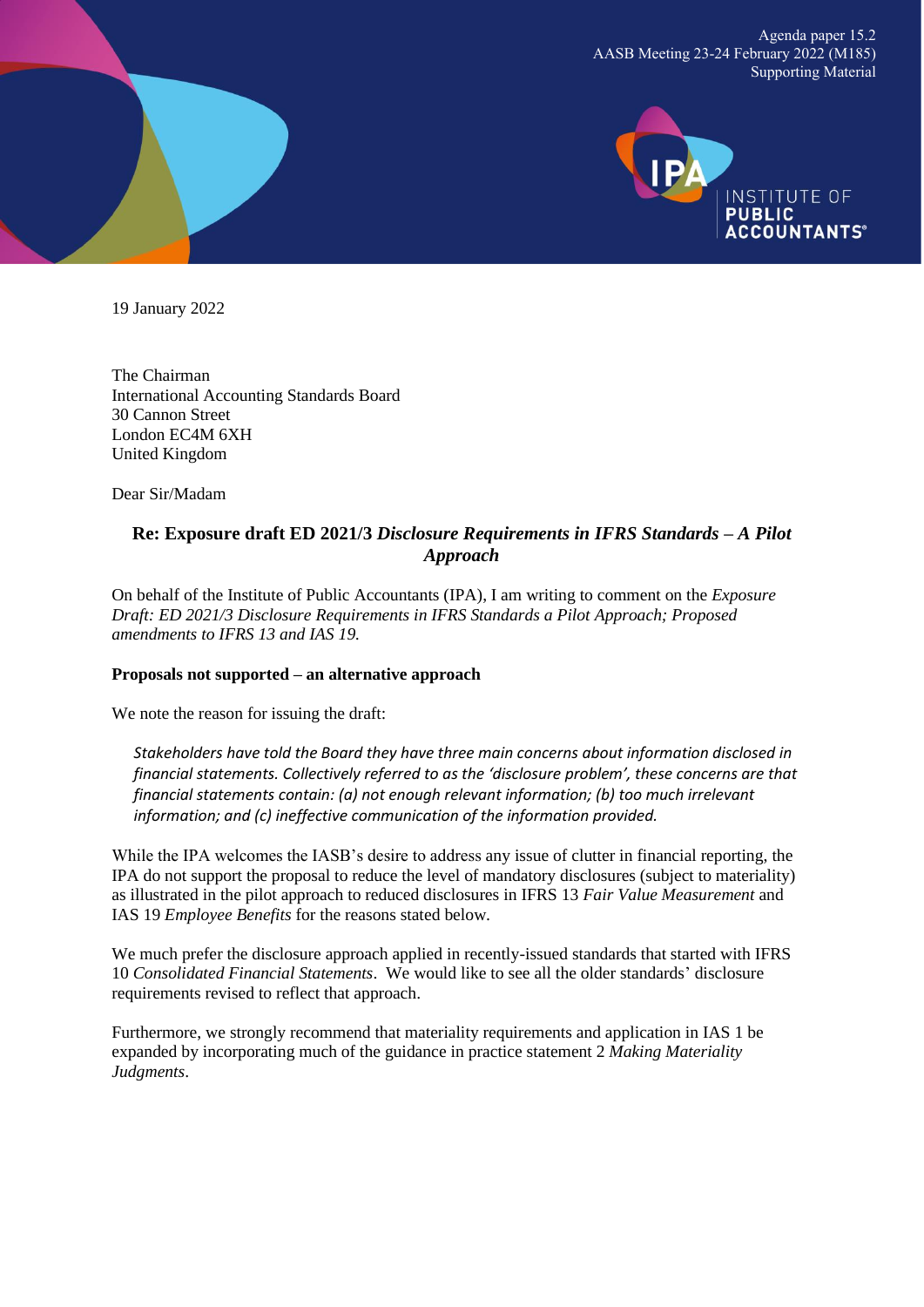### **IPA concerns**

As noted in our response to the draft in appendix A, the IPA has the following concerns:

- 1. The ability and willingness of many preparers to identify adequately users of financial reports and their information needs
- 2. The disclosure objectives do not strongly relate to the concept of materiality, nor do they sufficiently focus on accountability, transparency, and comparability
- 3. The proposals will create increased audit and regulatory issues by providing less certainty as to the adequacy of disclosures
- 4. The proposals will impede comparability of financial reports
- 5. The proposals are at odds with using technology in undertaking financial-reporting analysis. The application of such technology requires more specificity than what is proposed, and The proposals do not address disclosure failures, including:
	- a. The excessive use of "boilerplate" disclosures, particularly financial-risk disclosures those that might be applied in IFRS 7 *Financial Instruments: Disclosures*
	- b. The poor quality of disclosures in relation to management judgements in applying accounting standards IAS 1.122, and
	- c. The poor quality and lack of detail, particularly in relation to assumptions, sources of estimation uncertainty required by IAS 1.125 and individual standards such as IFRS 7.35G.

#### **No comments on certain questions**

Our responses to questions 1-5 apply to IFRS 13 *Fair Value Measurement* proposals. We have no specific comments on questions 6-11.

The IPA notes that the disclosures required by IFRS 93(d), (g) and (h) often lack clarity and detail on valuation techniques, assumptions, and sensitivity analysis. The IPA believes that the proposed changes to IFRS 13 will fail to address these shortcomings.

It should be noted that the lack of clarity about the valuation of unlisted investments held by Australian superannuation funds has resulted in a proposed legislative response that will require a greater level of disclosure of assumptions and value attributed to such assets.

The IPA does not have any specific comments for Questions 12-18 on the proposals for IAS 19 *Employee Benefits*. The focus on disclosures related to defined benefit funds, which are rare in Australia, and our responses to Questions 1-5 apply to the IAS 19 proposals.

#### **Other related matters**

The IPA believes the contents of general-purpose financial reports is heavily slanted towards institutional users of financial statements and their needs. As such, the IPA believes that the IASB should undertake an assessment of the needs of "retail" users of financial statements and develop a "concise" financial report tailored to them.

The institute has also observed that here in Australia the greater level of disaggregation and detail provided by preparers in preliminary announcements and investor presentations differ from similar disclosures provided in an audited financial report.

We believe that the IASB should undertake a project to determine the nature of such discrepancies and the steps that might be required to ensure consistency with disclosures in audited financial reports. This might ensure that general-purpose users are receiving the appropriate level of audited financial information.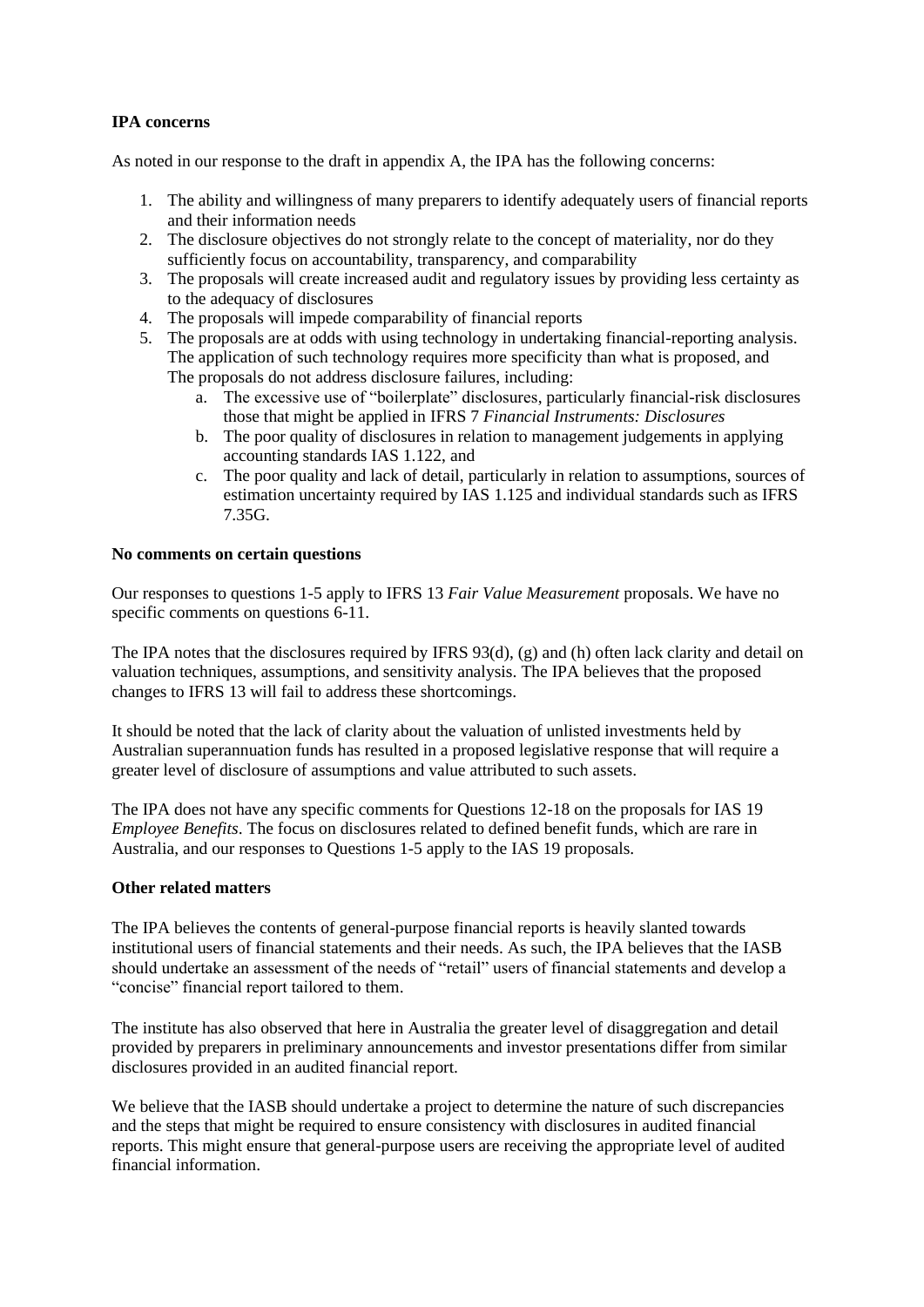Our detailed comments on questions 1-5 are included in the attached appendix.

If you would like to discuss our comments, please contact me or our technical advisers Stephen La Greca [\(stephenlagreca@aol.com\)](mailto:stephenlagreca@aol.com) or Colin Parker [\(colin@gaap.com.au\)](mailto:colin@gaap.com.au), *GAAP Consulting*.

Yours sincerely

 $U.$  thy  $L$ 

Vicki Stylianou Group Executive, Advocacy & Policy Institute of Public Accountants

#### **About the IPA**

The IPA is one of the professional accounting bodies in Australia with over 42,000 members and students across 80 countries. Approximately three-quarters of our members either work in or are advisers to the small business and SME sectors. Since merging with the Institute of Financial Accountants UK, the IPA Group has become the largest SME and SMP focused accounting body in the world.

C<sub>c</sub>:

Chair Australian Accounting Standards Board (AASB) and Chair Australian Auditing and Assurance Standards Board (AUASB).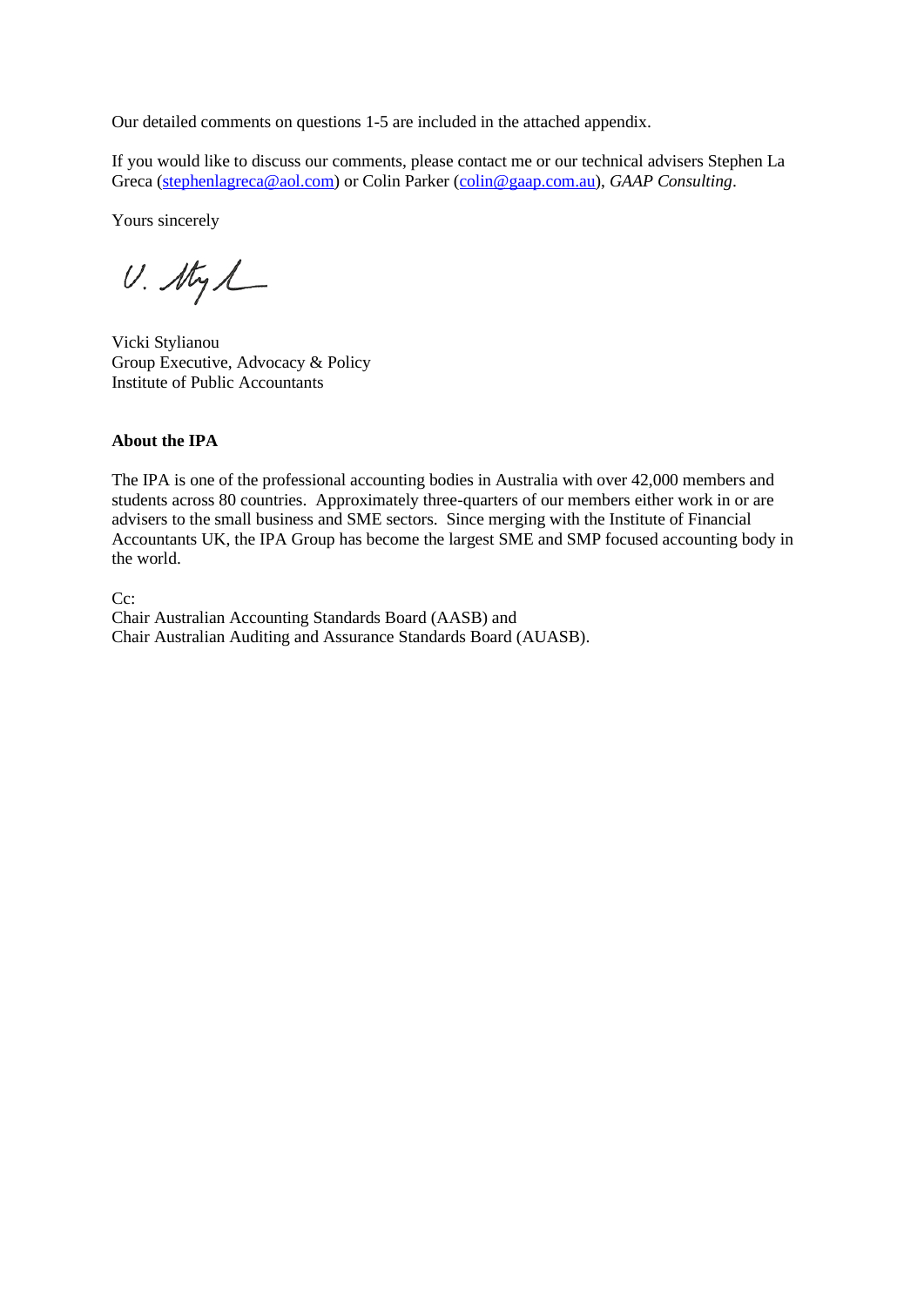### **Appendix**

### **Question 1 - Using overall disclosure objectives**

*Paragraphs DG5 – DG7 of this Exposure Draft explain how the Board proposes to use overall disclosure objectives in future.*

- *(a) Do you agree that the Board should use overall disclosure objectives within IFRS Standards in future? Why or why not?*
- *(b) Do you agree that overall disclosure objectives would help entities, auditors and regulators determine whether information provided in the notes meets overall user information needs? Why or why not?*

### **IPA response**

While the IPA supports the intention to address clutter in financial statements, we are of the strong view that clutter is best addressed through the proper application of the concept of materiality and related practice statements together with the conceptual framework.

We have several concerns:

- 1. In attempting to declutter financial statements, the failures of many current disclosure requirements (for example, disclosures on estimates and assumptions used in recognition and measurement) will not be addressed. In fact, the degree of judgement required under the proposal will permit preparers to have undue influence on assessing the nature of such disclosures.
- 2. That largely abrogating responsibility to preparers for determining user requirements is beyond the ability of many preparers to undertake in a meaningful manner. Under the proposals, preparers will be required to identify potential users and the needs of all users that have been identified. The Australian experience with the reporting-entity concept and specialpurpose financial reports, where management and the board were responsible for determining the existence of dependent users, led to a systemic failure to identify such users and the adoption of a minimalist disclosure regime consisting of solely those items explicitly required by accounting and ethical standards. The IPA believes that the consequence of the proposals will result in the distinct possibility of a similar outcome.
- 3. The IPA believes the proposals will impede comparability by increasing the diversity of information disclosed and decrease its utility.
- 4. The proposals are likely to create audit issues, as auditors will now be required to determine whether the preparers have adequately identified users and also appropriately assess their information needs. As noted above, the Australian experience with the reporting-entity concept and special-purpose financial reports exhibited a failure to identify dependent users and resulted in minimalist disclosures, an outcome that was not mitigated by audit. The IPA believes that there is a significant risk of the same outcome about disclosures if the emphasis is on disclosure principles at the cost of detailed requirements.
- 5. The IPA believes that the proposals are at odds with digital financial information's use for financial analysis. The lack of specificity in disclosure requirements combined with likely divergence in disclosures will impede and increase the costs of technology in financial analysis. Furthermore, it is arguable that excessive disclosure will become less of an issue as technology develops.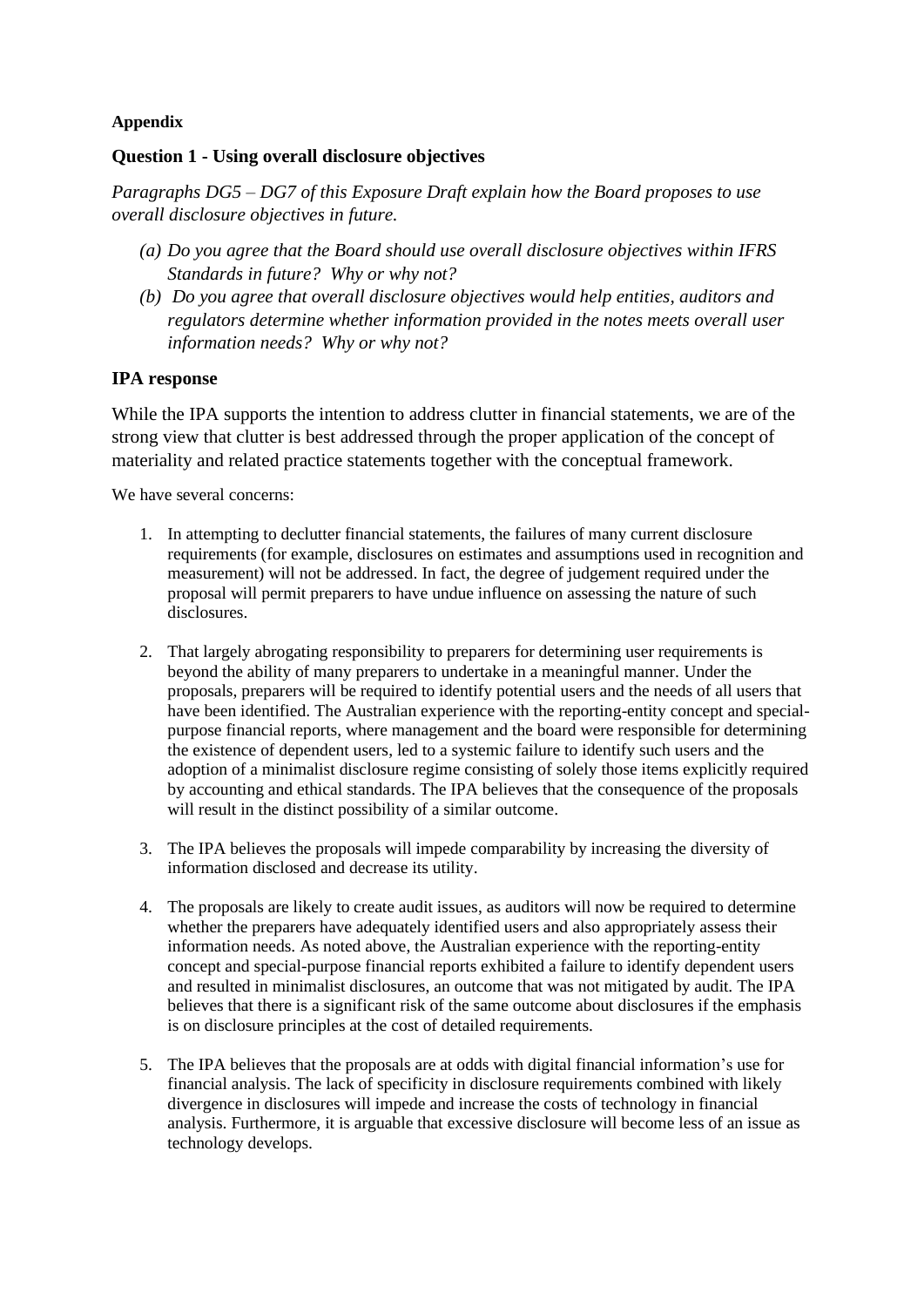6. The IPA is concerned that the link between materiality and the proposed disclosure objectives is not clearly evident. The relationship between materiality and disclosure needs to be clearly articulated in any disclosure objectives.

## **Question 2 - Using specific disclosure objectives and the disclosure problem**

*Paragraphs DG8 – DG10 of this Exposure Draft explain how the Board proposes to use specific disclosure objectives in future.*

- *(a) Do you agree that specific disclosure objectives, and the explanation of what the information is intended to help users do, would help entities apply judgements effectively when preparing their financial statements to:*
	- *(i) Provide relevant information;*
	- *(ii) Eliminate irrelevant information; and*
	- *(iii) Communicate information more effectively?*

*Why or why not? If not, what alternative approach would you suggest and why?*

*(b) Do you agree that specific disclosure objectives, and the explanation of what the information is intended to help users do, would provide a sufficient basis for auditors and regulators to determine whether an entity has applied judgements effectively when preparing their financial statements? Why or why not?*

### **IPA response**

The IPA supports the introduction of specific disclosure objectives for each IASB standard that reflect the principles of accountability, transparency, and comparability. However, for the reasons stated in our response to question 1, the IPA does not support the introduction of specific disclosure objectives in the absence of mandatory (subject to materiality judgements) minimum disclosure requirements. The IPA sees the concept of specific disclosure objectives as a mechanism to ensure completeness of disclosure and a method of addressing obfuscation.

Furthermore, the IPA is of the view that any introduction of specific disclosure objectives should be undertaken simultaneously across all IASB standards, the conceptual framework and practice statements.

## **Question 3 - Increased application of judgement**

*Paragraphs DG2 – DG3 and DG8 – DG13 of this Exposure Draft explain why, in future, the Board proposes to:*

- *(a) Use prescriptive language to require an entity to comply with the disclosure objectives.*
- *(b) Typically use less prescriptive language when referring to items of information to meet specific disclosure objectives. An entity, therefore, would need to apply judgement to determine the information to disclose in its circumstances.*

*This approach is intended to shift the focus from applying disclosure requirements like a checklist to determining whether disclosure objectives have been satisfied in the entity's own circumstances. Paragraphs BC188 – BC191 of the Basis of Conclusions describe the likely effects of this approach on the behaviour of entities, auditors and regulators towards*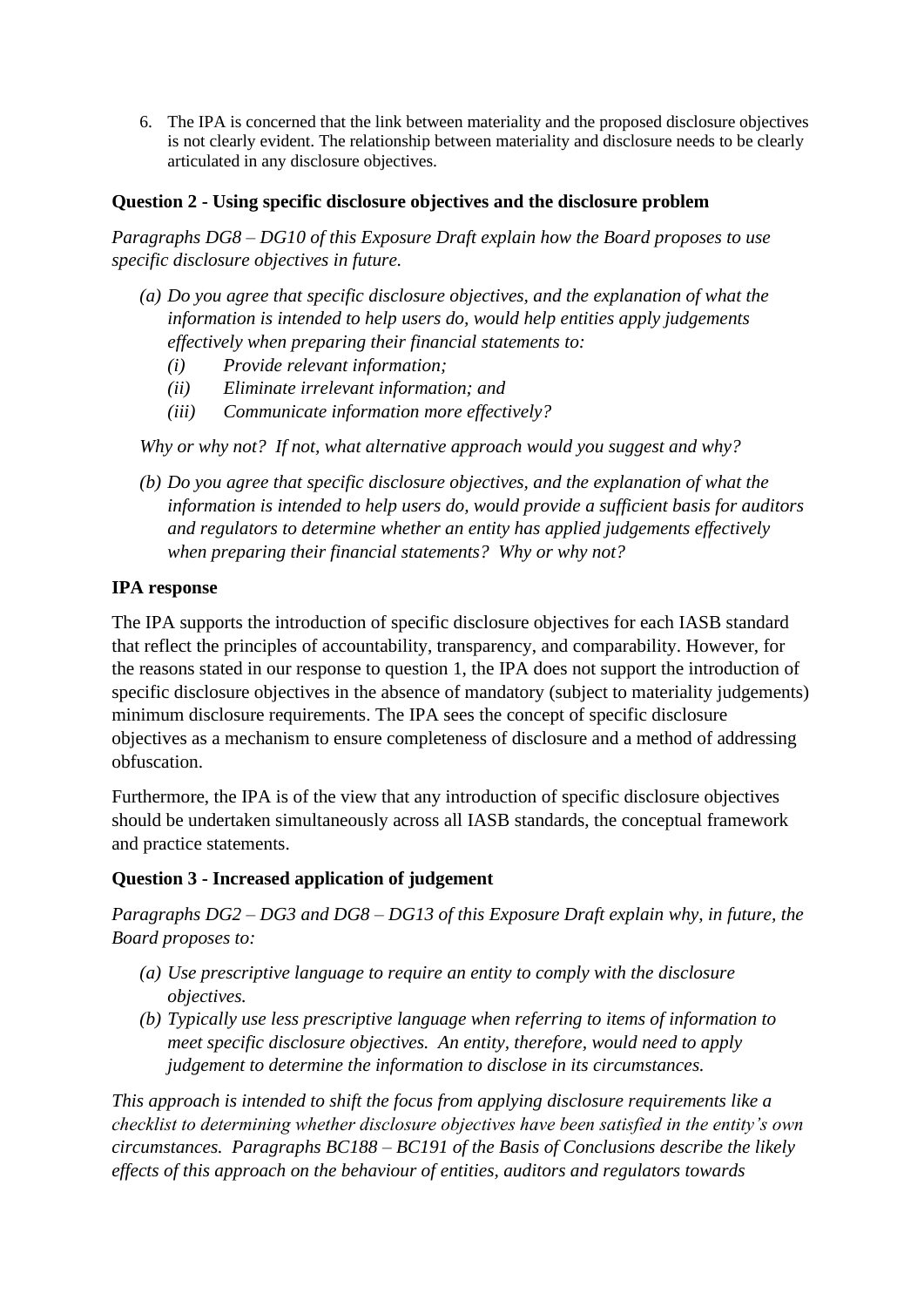*disclosures in financial statements. Paragraphs BC192 – BC212 of the Basis for Conclusions describe the likely effects of this approach on the quality of financial reporting, including the cost consequences of the approach.*

- *(a) Do you agree with this approach? Why or why not? If not, what alternative approach do you suggest and why?*
- *(b) Do you agree that this approach would be effective in discouraging the use of disclosure requirements in IFRS Standards like a checklist? Why or why not?*
- *(c) Do you agree that this approach would be effective in helping to address the disclosure problem? For example, would the approach help entities provide decisionuseful information in financial statements? Why or why not?*
- *(d) Do you agree that this approach would be operational and enforceable in practice? Why or why not?*
- *(e) Do you have any comments on the cost of this approach, both in the first year of application and in subsequent years? Please explain the nature of any expected incremental costs, for example, changes to the systems that entities use to produce disclosures in financial statements, additional resources needed to support the increased application of judgement, additional audit costs, costs for users in analysing information, or changes for electronic reporting.*

## **IPA response**

As noted in our responses to questions 1 and 2, the IPA does not support the proposal for reasons set out in our response to question 1.

The IPA believes that the judicious application of the materiality concept (particularly subsequent to its re-definition) should be the primary basis of addressing disclosure "overload" rather than eliminating mandatory disclosure requirements.

## **Question 4 – Describing items of information to promote the use of judgement**

*The Board proposes to use the following less prescriptive language when identifying items of information: "While not mandatory, the following information may enable an entity to meet the disclosure objective'. Paragraph BC19 – BC26 of the Basis for Conclusions describe the Board's reasons for this language and alternative options that the Board considered.*

*Do you agree that the proposed language is worded in a way that makes it clear that entities need to apply judgement to determine how to meet the specific disclosure objective? If not, what alternative language would you suggest and why?*

## **IPA response**

As noted in our response to questions 1-3, the IPA does not support the approach to disclosure as set out in the exposure draft for reasons outlined in our response to question 1.

## **Question 5 - Other comments on the proposed Guidance**

*Paragraphs BC27 -BC56 of the Basis for Conclusions describe other aspects of how the Board proposes to develop disclosure requirements in IFRS Standards in future applying the proposed Guidance. Paragraphs BC188 -BC212 of the Basis for Conclusions explain the expected effects of any disclosure requirements developed using the proposed Guidance.*